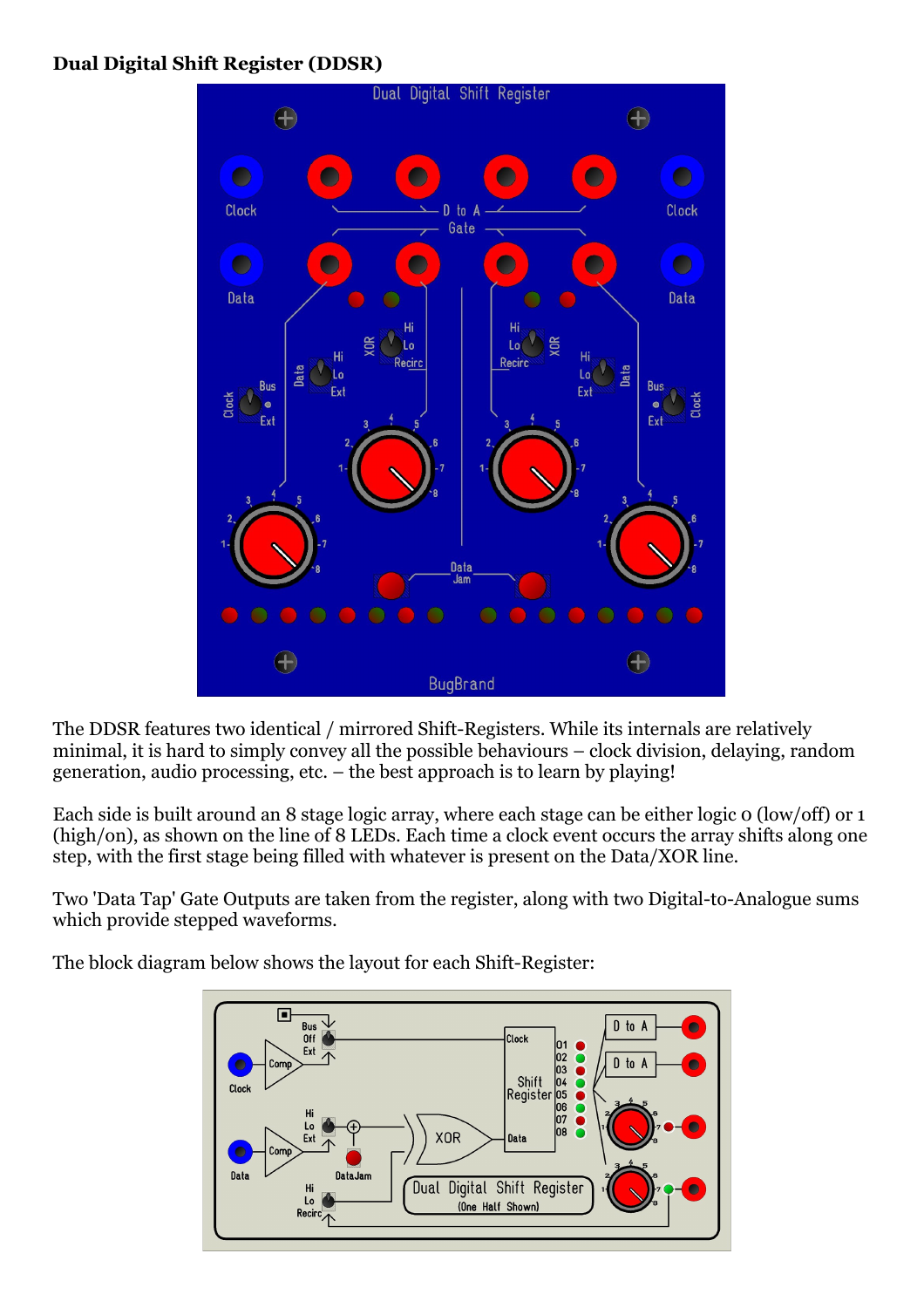*Clock Input & Switch:* Each side can be clocked either by an external signal (switch set to Ext) or from an internal Clock-Bus signal (eg. From Clock section of the ClockBox Frame) – clocking can also be switched off simply with the switch set to its middle position.

The Bus lines, internal to the frame, carry two clock signals (eg. From each side of the master Clock module) and rear jumpers allow you to pre-configure which clock is used on each side of the DDSR.

The External input passes through a comparator (Threshold c.+1V) so that any waveform can be used, with the data array being shifted on the rising edge of any clock event. Clocks do not have to be in any way periodic/regular and can happily run up through the full audio spectrum.

*Data Input & Switch, XOR & Switch:* A two input Exclusive OR logic gate feeds the Shift Register's Data line. The Truth Table shows how it can be thought of as a logic controlled inverter – if one input is low, the other input passes through normally, but if the first input is taken high then the other input will be inverted. By allowing control of each input via the switches, we can manipulate the Data line in a number of ways.



The first XOR input comes from the Data Input, Data Switch and Data Jam button:

- With the Switch set to Ext, an external signal (via Comparator with threshold  $c.+iV$ ) determines the logic state. You can input waveforms, noise, gates etc. - remembering, of course, that it is only the state when a clock event occurs that really matters.
- With the Switch set to Lo, whatever is happening on the other XOR input determines the output. And, conversely, with the Switch set to Hi, whatever happens on the other XOR input is logically Inverted.
- The Data Jam button can insert a High state, but only on a Low state so it will have no effect if, for example, the Switch is already set to Hi.

The second XOR input can again be set to logic Lo or Hi, with corresponding behaviour, but it can also take one of the Data Taps to allow Recirculation (data looping).

*Data Taps*: Each side has two 8-way rotary switches which 'tap off' the register's data array. The outer one is independent, while the inner one I tend to see as the Recirculation Tap – though, of course, it does not always have to be recirculating/looping. For each Tap, the Gate output changes between 0V and +10V dependent on whether the step is Lo or Hi – the state remains constant until the next clock event, when the array shifts along.

If the register is looping (recirculating) then adjusting the independent tap allows you to effectively move/offset the position of its Gate pattern.

*D* to *A Outputs:* The Digital to Analogue Outputs use a method of weighted summing (R-2R) to produce a waveforms from the 8 data stages. The two outputs on each side each use different stage combinations so that they behave differently – the outer ones sum 4 stages, while the inner ones sum all 8 stages.

The outputs all vary between 0V and +10V and are very much tied to what is in the data array. As such, if you have a recirculating pattern in the array then you will get looping patterns from the Dto-A outputs.